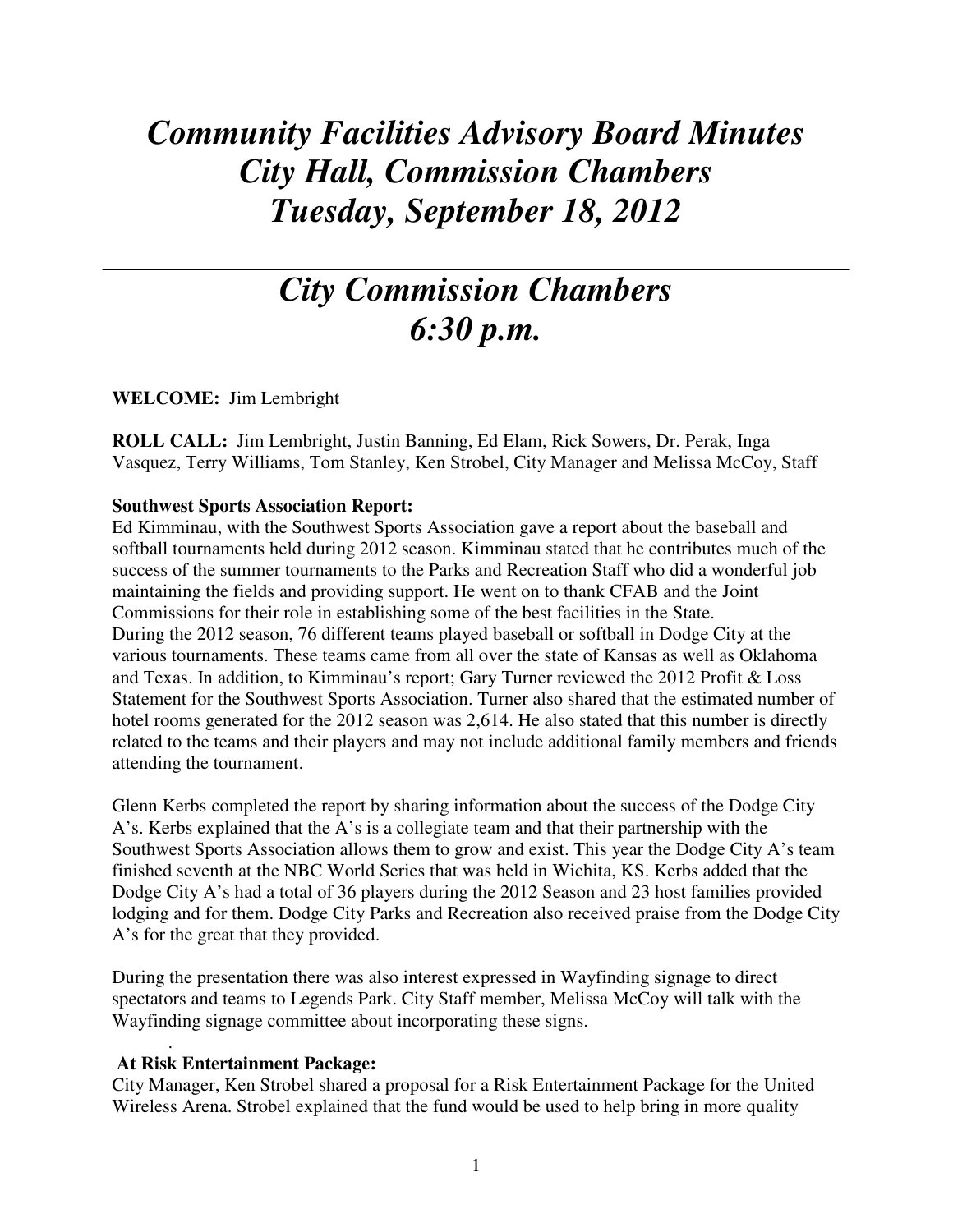concerts and events to the arena. He added that in theory the Risk Entertainment Package would function as a revolving loan fund. Strobel went on to say that there would need to be guidelines established for the use of the fund. It was suggested that a percentage of the profits from successful shows be utilized to replenish the fund on an ongoing basis.

 After some discussion, Justin Banning made a motion to recommend that the Joint Commissions move forward with the Risk Entertainment Package. Tom Stanley seconded the motion and it passed unanimously.

## **Depot Maintenance Bids:**

Paul Lewis, Director of Dodge City Parks and Recreation reported that on August 23rd, bids were opened for three separate contracts for repairs to the Santa Fe Depot. Project A and B was to repair stone work and re-point masonry as necessary (A for the entire building and B for the south and west elevations only.) Project C and D was to repair and repaint windows and doors and repaint soffits and downspouts again with C encompassing the entire building and D for only the south and west faces. Finally, project E was to repair damaged plaster on interior walls of the facility.

Two bids were received for Project A and B. Mid-Continental was the low bid and complied fully with the scope of the project. Their bid included raking out all of the mortar on the stone course and replacing it with a rounded bead similar to the original installation. Lewis explained that they will also rake and re-point brick mortar as necessary around the building. Mid-Continental has good references for historical restoration work and they are a contractor that has worked on the building previously and have produced good quality work.

Two bids were also received for the project that would repair the windows and doors and re-paint soffits. However there were issues with both bids, one bid failed to include an addendum that split the project into segments and was also considerably more expensive than expected. The other bid did not include painting soffits or a contingency number that contractors were asked to include in their bids. Therefore, Lewis explained that staff recommends that bids for project C and D be rejected and the work bid again in the spring. The architect has offered to provide his services again for a rebid at no additional expense. Only one bid was received for the interior plaster work. Both staff and the architect felt it was high and recommend it be rejected. Lewis added that other options will be explored to facilitate that work.

Lewis shared with the board that completion of this work was essential for the long term sustainability of the building. Presently, the stone course around the base of the building is deteriorating and allowing moisture into the wall spaces that is causing the plaster problems inside. That moisture is also causing the stone to flake away and will ultimately fail without these preventive measures. The re-pointing of the brick is also necessary to prevent moisture intrusion into the building.

These projects have been submitted to the Tourism Task Force for their approval and they are recommending the project to the CFAB for their recommendation and to the City Commission for approval.